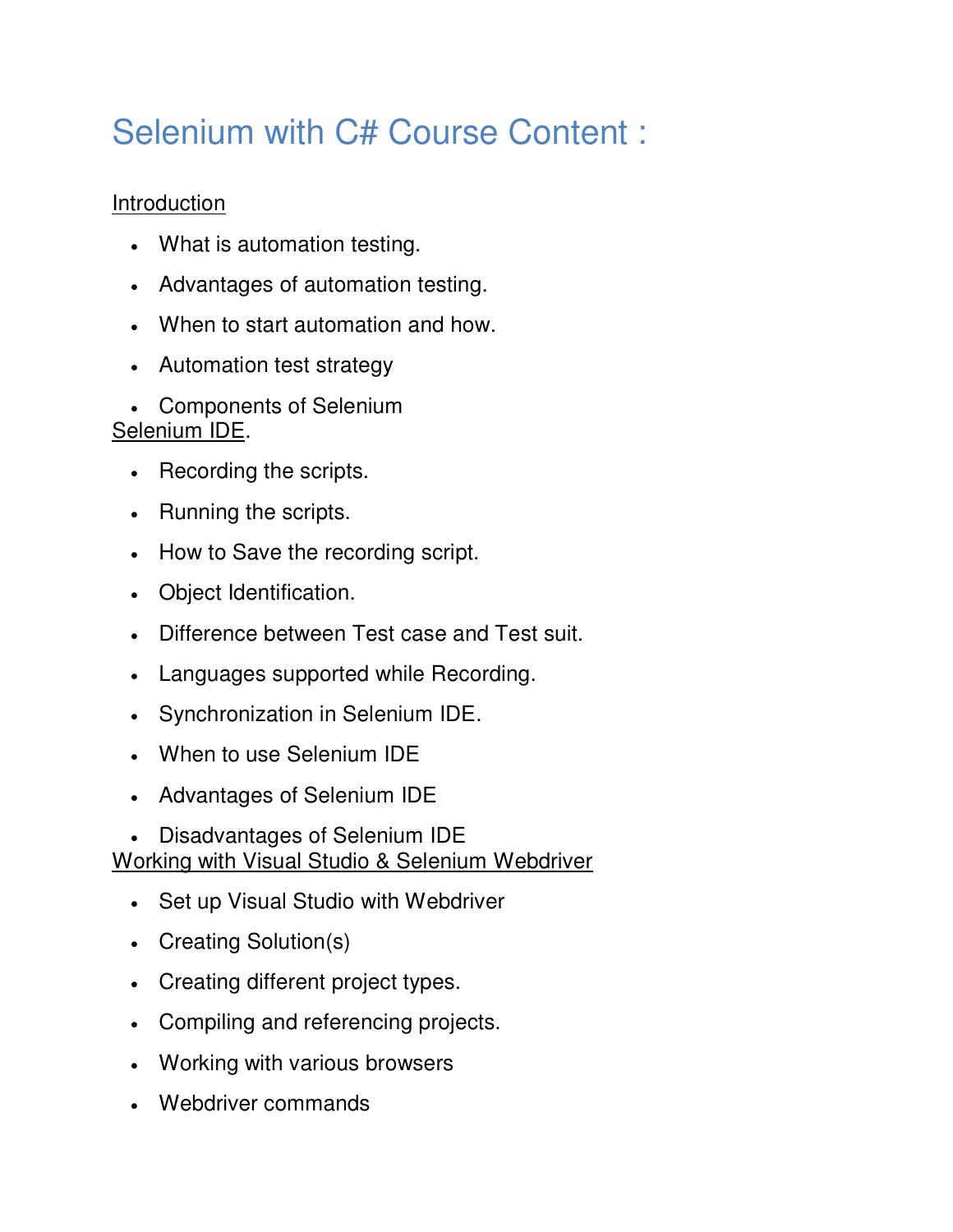- Browser commands
- Webelement commands
- Handling checkbox, Radio buttons, Drop downs, Webtables
- Switching between Alerts, Windows, popups, Iframes
- Identifying Elements
	- By ID, Name, Link, PartialLink, Xpath, CSS, Tagname, Class…
	- Actions Mouse and Keyboard.
- Synchronization Implicit and Explicit
- External sources Excel, XML

### **Frameworks**

- Download and configure Nunit with Visual Studio
- Nunit-Attributes, assertions
- Reports Extent Reports.
- Page Object Model design pattern.
- PageFactory

#### Code Repository

- Downloading and configuring SVN
- Uploading and downloading code to SVN Continuous Integration
	- Download and configure Jenkins.
	- Configuring SVN, Visual Studio, email with attachments
- Running jobs from Jenkins manually and through scheduling Selenium GRID
	- Overview
	- Setting up Grid
	- Executing tests in Parallel and in Distributed mode.